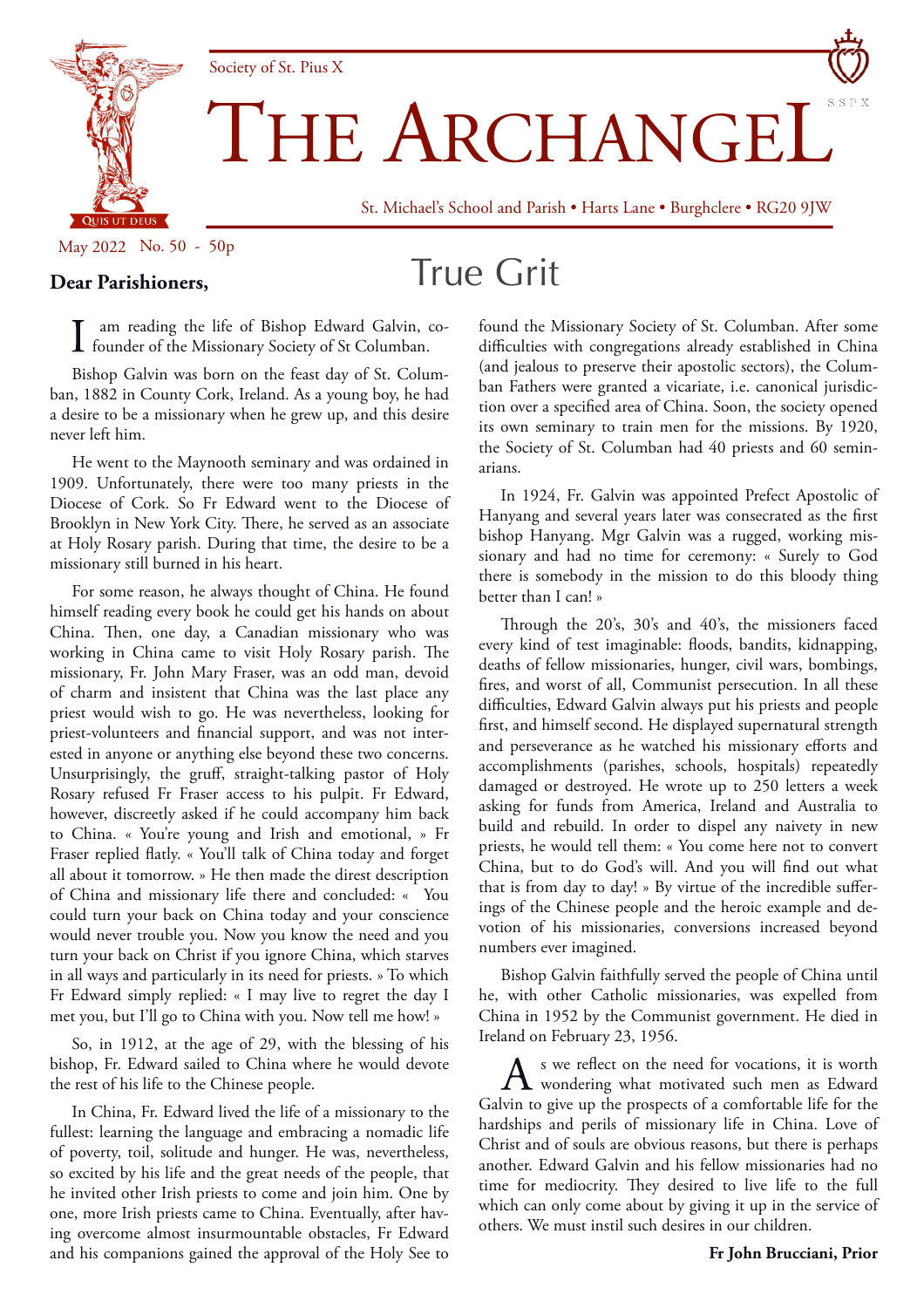## Sign of the Beast

*The following is a sermon pronounced by Rev. Fr. Gabriel Billecocq SSPX, at St. Nicolas-du-Chardonnet, our Society's church in Paris. It is a very balanced text, a salutary warning to avoid the excesses to which we may incline in these difficult times and an even more salutary reminder that we must remain always focused on the "only necessary thing": God and His will.*

It is a truly Apocalyptic vision that the Church is giving us today in the Gospel, with our Lord describing t is a truly Apocalyptic vision that the Church is givwhat apparently are the end times – difficult, painful times, the days of which will be shortened for the sake of the elect, as our Lord tells us Himself.

You notice that we all have a little bit of curiosity to know how these things are going to happen, what the end times are going to be like, and maybe some of you have been curious enough to pick up and read the book of the Apocalypse and try to guess very concretely, very materially, how these things are going to come about. You will have read about those famous beasts and the "mark of the Beast", the sign of the Beast.

My dear faithful, our curiosity about these things can tend to be morbid. Morbid curiosity does exist: a curiosity that attracts us more toward sin than toward what is beautiful and good. We can see it for ourselves – there are examples all around us. It is sad to see how many young people are attracted to bad pictures, instead of reading the Gospel or taking an interest in what our Lord did during His life. And we have to admit that we can be affected by this morbid curiosity when we are thinking about the end times, wondering what the Antichrist is going to be like, how he is going to be born, who he is going to be, how we are going to be able to recognise him, what the mark of the Antichrist is going to be… And you know that people right now are making all kinds of speculations about these things. Whereas it also says in the Apocalypse that each one of the elect will be marked with the seal of God – and I have never had a single one of the faithful come up to me and ask me what the seal of God is. Everyone asks, "What is the seal of the devil? What is the mark of the Beast?" Nobody wonders, "What is the seal of God?" My dear brethren, this is just an example of how our curiosity is more easily turned toward what is evil and ugly than toward what is good and beautiful, and it is a sad thing.

So, to dispel all this curiosity a little, today we are going to speak about this sign of the Beast, as it appears in the Apocalypse and as certain Fathers of the Church understand it. We hear a great deal of talk about these things today, unfortunately, with all that we are living through in our world.

It is true that the Apocalypse includes that famous statement that those who follow the Beast will have a mark on their forehead and on their arm, and that they will not be able to buy anything if they do not have this mark. Many people are wondering if the vaccine might be the mark of the Beast – the way these same people wondered if credit cards were the Beast, and then if barcodes were maybe the sign of the Beast.

Then the Apocalypse adds the name of the Beast, saying it is the name of a man, and the number of its name is six hundred and sixty-six. People also speculate about these expressions in the Apocalypse.

First of all, the mark of the Beast is a seal on the hand and on the forehead, and St. Augustine actually explains what that means. St. Augustine does not describe this seal as a mark visible to the eye, like a tattoo a person gets or like a chip inserted into our body. He says that the mark on the hand and the character on the forehead mean two ways of belonging to the devil.

The first way of belonging is the mark on the forehead, which means belonging by open confession. The first way we belong to the Beast – the mark on our forehead – is by proclaiming openly that the Beast is almighty and at the same time denying that God is almighty. Another Father of the Church gives the same interpretation, that one of the marks of belonging to the Beast is denial: the denial of God, the denial of His almighty power, denial that God created the world, denial of His Incarnation, denial of the Redemption… In a word, this mark on the forehead equals apostasy, apostasy in the heart. The forehead is what appears openly, and St. Augustine explains that what appears on our forehead is what we show on the outside of our thinking on the inside, the way the sign of the Christian is the sign of the cross, which we begin at our forehead, with our hand. So, just as the sign of the Christian is the sign of the cross, by which the Christian shows outwardly that he belongs to Jesus Christ – meaning that he wants to follow Jesus Christ his Master and carry his own cross – in the same way the first sign of the devil, that mark on the forehead, means that a man openly denies God and claims that the devil has almighty power.

The second mark is the one on the hand. There again St. Augustine explains that this mark is not some kind of tattoo or a chip that someone imposes on a person's hand. He explains that in Scripture the hands express works. The second mark of belonging to the Beast is evil actions, the works of sin. The one who belongs to the Beast is the one who follows the devil by doing evil, by the accomplishment of evil, the work of sin.

My dear faithful, there you have the meaning of these marks, the signs of the Beast.

Our salvation is not material, first and foremost, any more than our combat is material, first and foremost.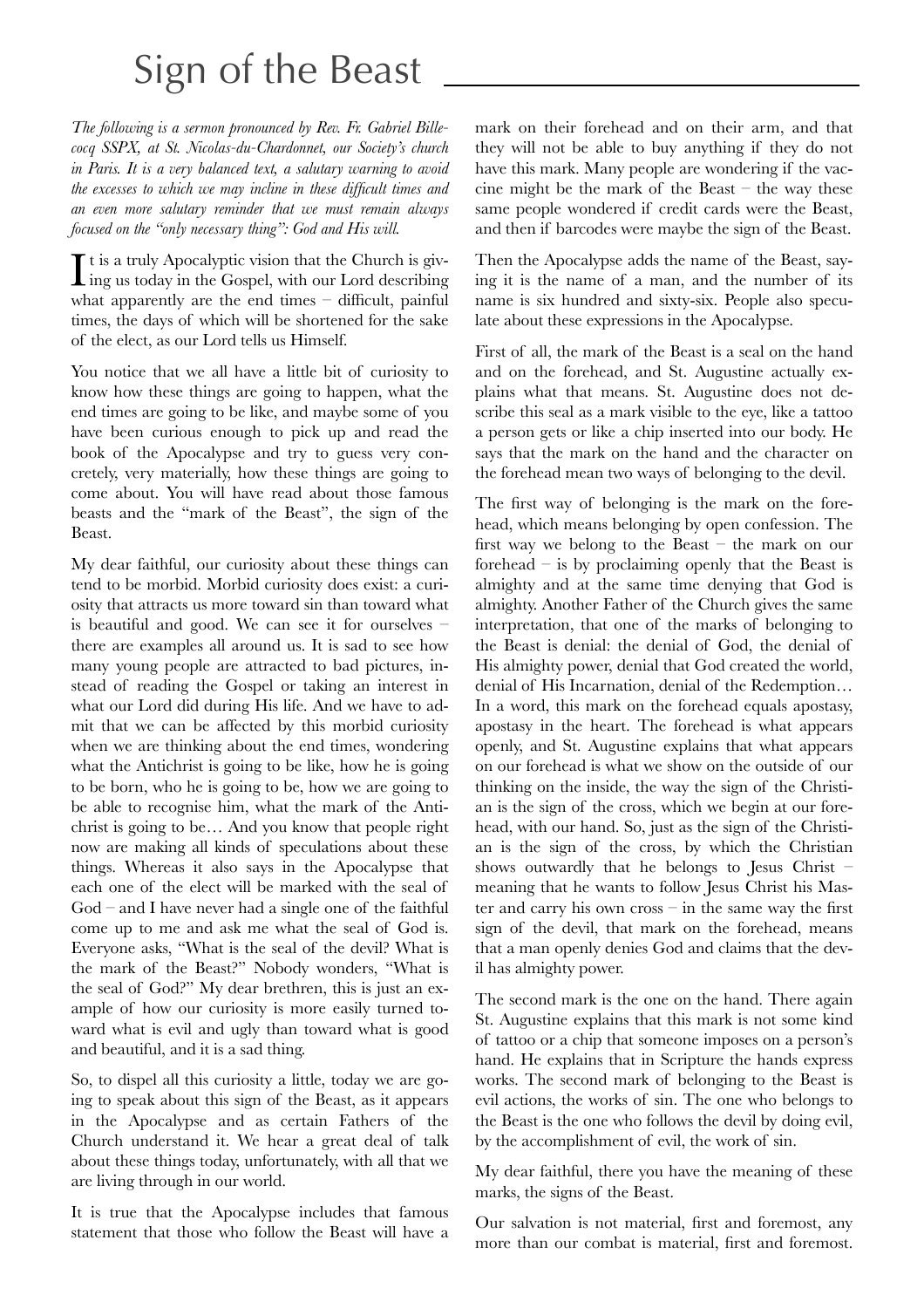So, our belonging to God or to the devil is not first and foremost anything material. It is not first by inscribing something on our body that we belong to the devil, nor is it first by inscribing something on our body that we belong to God. The first mark of our belonging to God is a character, an indelible character, imprinted on our soul by baptism. That is the first mark of the Christian's belonging to God. And it is this character which gives him access to all the other sacraments. The mark of belonging to the Beast is also a character of the soul, not an indelible one, thanks be to God, but the character of a will that turns toward evil and commits sin.

Our combat is spiritual, and so our belonging to God is spiritual. And belonging to the devil is spiritual as well. Belonging to God happens through grace, and that is the sign by which we recognise the elect of God. The elect are those who are marked with the seal of grace, in other words, the seal of charity. Belonging to the devil means sin. That man belongs to the devil who does not have the love of God in him but only the love of things earthly, material, sensible, or even simply human with nothing beyond.

As for this number six hundred and sixty-six that the Apocalypse talks about, the Apocalypse also says that this number of the Beast is "the number of a man." St. Irenaeus gives perhaps the best explanation of this number. Many people have tried either to find this number literally or find the name that it contains, the way rabbis used to do, since numbers in Scripture always have some symbolism. There is even a science called numerology, which gives the interpretation of numbers. St. Irenaeus says more than just that.

The Fathers of the Church are in agreement that this name will be unknown to us until the Antichrist actually appears. This prophecy in the Apocalypse is like any other prophecy: it only becomes clear at its fulfilment. But St. Irenaeus can still explain that the number six hundred and sixty-six is full of symbolism, just like the number of one hundred and forty-four thousand elect who are counted in the Apocalypse, twelve thousand from each tribe, as we heard on the Feast of All Saints. Numbers in Scripture really are symbolic. Seven represents a perfection, eight represents a fullness, and six represents an imperfection. Not just any imperfection, but the Fathers say that stopping at six means holding the number back from opening onto God. So the number six indicates not some natural imperfection inherent to the creature but a turning inward of man upon himself. And St. Irenaeus goes on to explain that the triple six represents a triple turning in of man on himself: not just a sin of the body but a sin of the soul, that is to say, of the intellect and the will, and also a third sin which he calls a sin of the spirit.

That sin of the body, as we know, means all those sins that are very widespread today: sins against nature, those sins that call down the vengeance of Heaven. The sin of the soul, that is, of the intellect and the will, corresponds to the sin of obstructing or distorting the intellect so that it is unable to reach truth. My dear brethren, we need to thank those who devote themselves to our children and to giving them a genuine education in the truth that brings them to Jesus Christ. But that sin of the soul, of doing everything to keep the child from coming to the truth, also affects the will. It is another side of those modern education programs, to keep the child from knowing the good, the true good, and how to practice the good. The last of the three sixes means the sin of the spirit, the sin of closing ourselves off from God; it is the sin by which man refuses God. This sin corresponds to the abomination of desolation in the holy Temple, perhaps as we see it today with this new Mass in which adoration is completely oriented toward man.

My dear faithful, there you see how the Fathers of the Church explain these mysterious words of the Apocalypse, which still do remain mysterious. We have to stop ourselves from running after interpretations, each wilder than the next. No matter what the difficulties that we are going through today, no matter what the lies and errors being served up to us – and plenty of lies and errors are being served up to us! – no matter how dangerous may be certain products that people are wanting to inject into us, let us not forget that the mark of the Beast is something spiritual: it means sin. We belong to the devil by sin; we belong to God by grace and by charity.

Our Lord is very clear on this point, and He tells us, "Do not fear those who can kill the body" – and today we have a direct application – "Do not fear those who can kill the body; rather fear Him who has the power to cast into hellfire." And again, our Lord said to His Apostles just before He left them, "Take courage; I have overcome the world." We have nothing to fear from the material things of this world. We have to fear sin. We are not to fear the death of the body; we are to fear eternal death.

It is true, my dear faithful, that the future is unknown to us and it can look very dark indeed. Yet there are things we know absolutely for certain: God is our Father; God does not forget His children; God protects His children; God feeds His children.

Whatever the trials we are going to have to face, let us be perfectly confident: we might know nothing at all about the sufferings to come, but we do know with absolute certainty that grace will never fail us. That is our hope and our joy in this world of sadness.  $\ddagger$